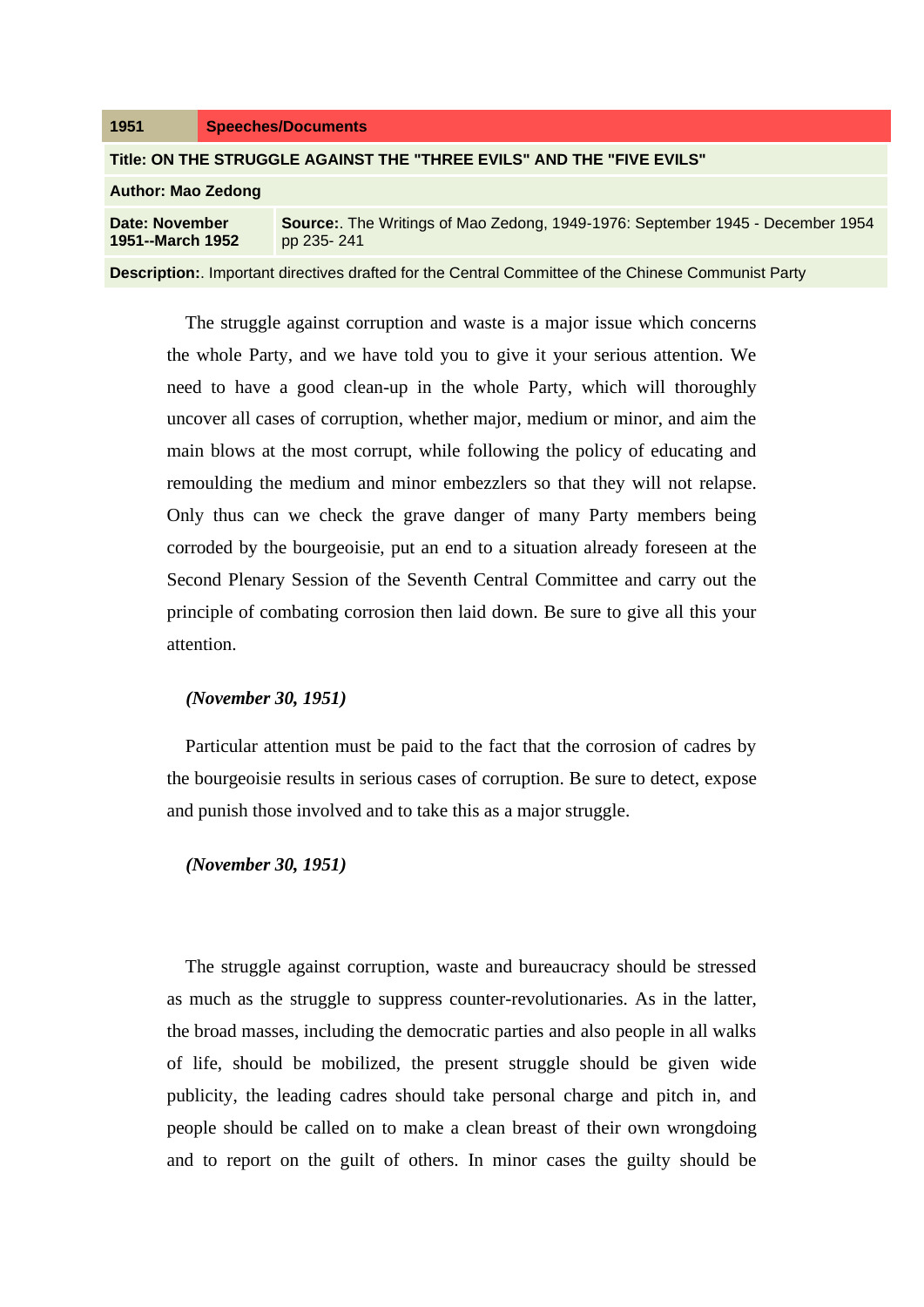criticized and educated; in major ones the guilty should be dismissed from office, punished, or sentenced to prison terms (to be reformed through labour), and the worst among them should be shot. The problem can only be solved in these ways.

### *(December 8, 1951)*

In all cities, and first of all in the big and medium-sized cities, we should rely on the working class and unite with the law-abiding capitalists and other sections of the urban population to wage a large scale, resolute and thoroughgoing struggle against those capitalists who are violating the law by bribery, tax evasion, theft of state property, cheating on government contracts and stealing economic information; we should co-ordinate this struggle with that against corruption, waste and bureaucracy, which is being waged inside the Party, government, army and mass organizations. This is both imperative and very timely. In the struggle, Party organizations in all cities must carefully dispose the forces of the classes and masses and adopt the tactics of utilizing contradictions, effecting splits, uniting with the many and isolating the few so that in the process a united front against the "five evils" will speedily take shape. In a big city, as the struggle against the "five evils" gets into full swing, such a united front may well come into being within about three weeks. Once this united front is formed, those reactionary capitalists guilty of the worst crimes will be isolated, and the state will be in a strong position to mete out due punishment, such as fines, confiscation, arrest, imprisonment or execution, without much opposition. All our big cities (including provincial capitals) should start the struggle against the "five evils" in the first ten days of February. Please make prompt arrangements.

#### Mao Zedong's instructions on fighting against capitalists

#### 1952.01.00

You must be prepared to deal with capitalists. If you don't prepare well, don't do it. When the preparation conditions of different cities are inconsistent, don't do it at the same time. Steps must be taken to organize a number of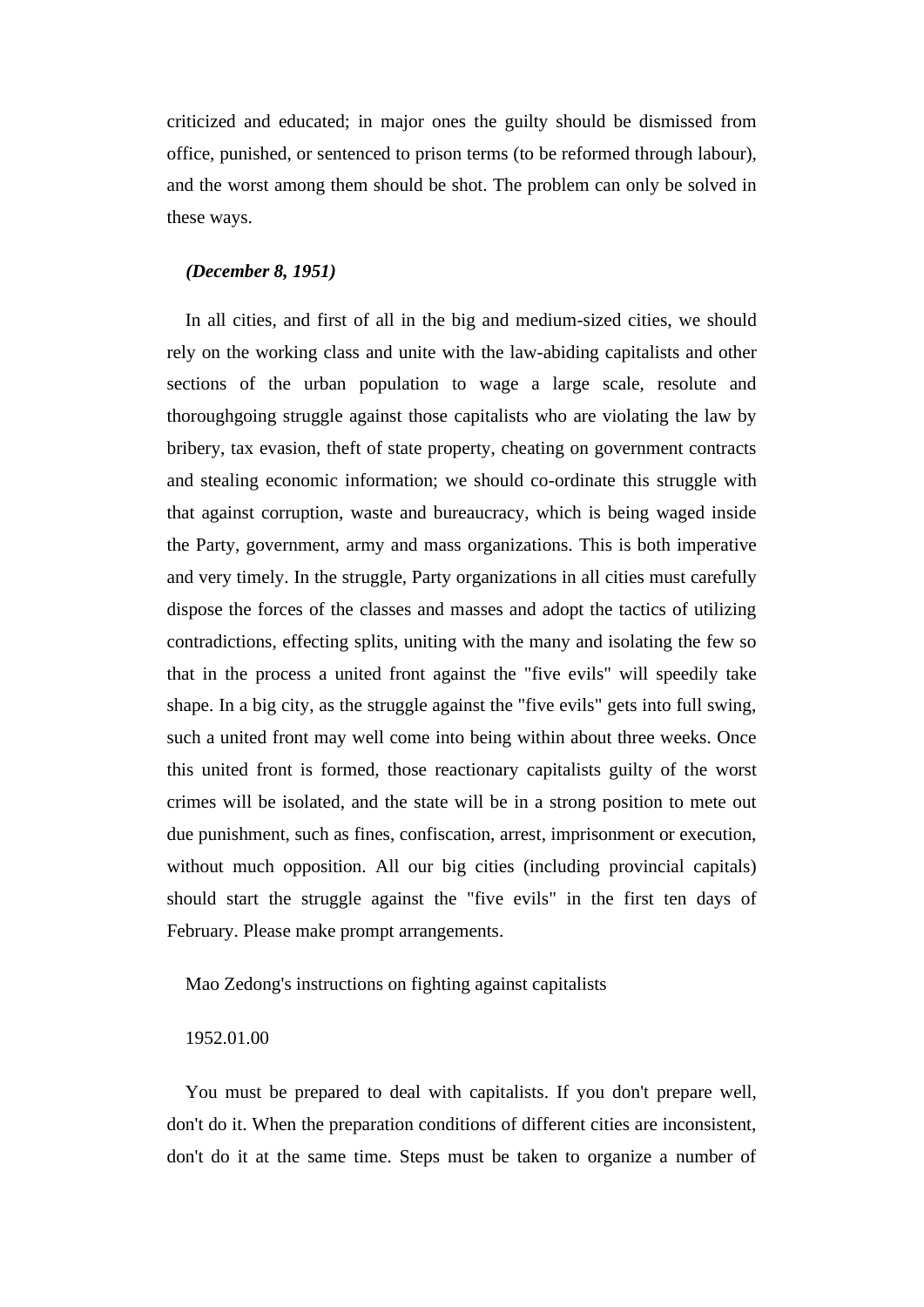powerful inspection teams to carry out inspections to the most recalcitrant and reliable inspection teams.

If you do not investigate, you must solve the case. In the second batch, several companies were inspected, and all the cases were solved. In this way, we have gained experience, trained cadres, and educated a large number of small and medium capitalists and some large capitalists to urge them to confess. At the same time, employees and clerk are mobilized to report. Then organize the third batch, the fourth batch, the fifth batch and more inspections to solve the case. In this process, we can win over 90% of large, medium and small capitalists to stand on our side, or be conservative and neutral, so that a few percent (6% in Beijing) of reactionary capitalists will be completely isolated, and public opinion will become completely ours. Favorable. At this time, we can punish the most reactionary capitalists (that is, the most heinous capitalists for bribery and theft), who account for about 1% to 2%, after checking and obtaining actual evidence. Such as arrests, shootings (just less number), confiscation, imprisonment, fines, etc. There are 50,000 industrial and commercial households in Beijing, 1% of which are 500. After a month of intense struggle and several inspection steps, the Beijing party organization only arrested nearly a hundred capitalists. We plan to go through several inspection steps in February, and we will arrest about 300 people (less than 1%) one after another, depending on the situation. This is a process of gradual understanding, gradual deepening, gradual differentiation, and gradual unity of the majority to isolate the minority. This task cannot be accomplished without the intense and hard work of urban party organizations. There is a great contradiction between the big, middle and small bourgeoisie. We strike at about 1% of the most reactionary capitalists. We are also focusing on opportunistic businessmen rather than industrial capitalists (some extremely bad factory owners must be attacked), and we may fight for the greatest. Most capitalists support us instead of resenting us. Only a few (percentages) really resent us.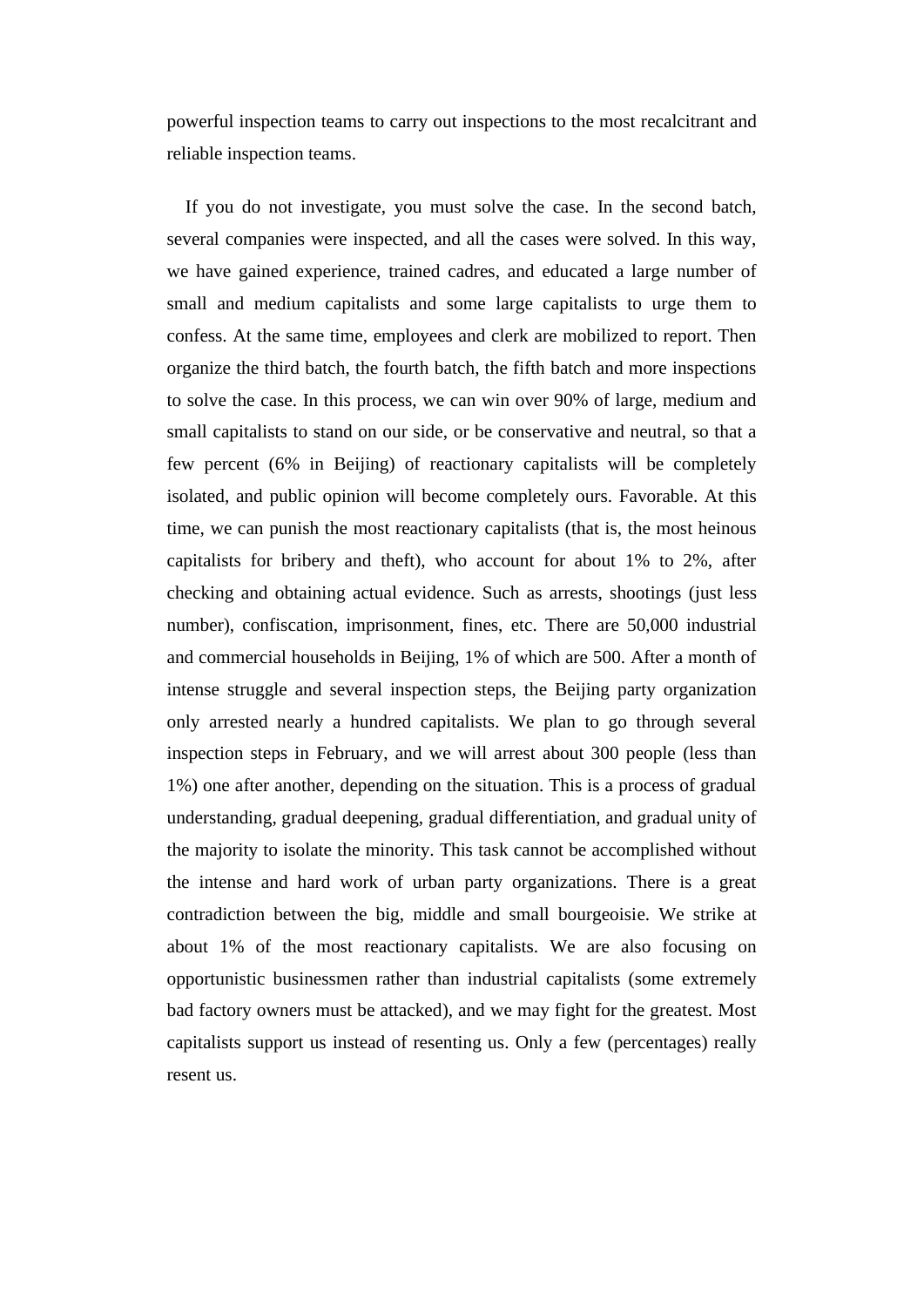In this way, we can use the method of internal and external attacks to find out all the fortresses that the bourgeoisie has placed within us, that is, the big corrupt elements.

#### *(January 26, 1952)*

(1) In the movement against the "five evils" the basic principles in dealing with industrial and commercial units are: leniency for past offenses and severity for new ones (for instance, payment of taxes that have been evaded is generally retroactive only to 1951); leniency towards the many and severity towards the few; leniency towards those owning up to their crimes and severity towards those refusing to do so; leniency for industry and severity for commerce; and leniency for commerce in general and severity for commercial speculation. The Party committees at all levels are asked to adhere to these principles in the movement against the "five evils".

(2) For the purpose of the movement against the "five evils" private industrial and commercial units should be classified into five categories: the law-abiding, the basically law-abiding, those that partly abide by the law and partly break it, those that break the law on a serious scale, and those that completely violate the law. As far as the big cities are concerned, the first three categories make up about 95 per cent and the last two about 5 per cent. The percentages for different big cities are roughly the same, with only small variations. As for medium-sized cities, the percentages differ considerably from these figures.

(3) These five categories apply to the capitalists and the non-capitalist independent handicraftsmen and family traders, but not to the street vendors. In big cities the street vendors may be left alone for the time being, but the independent handicraftsmen and family traders had better be dealt with. In medium-sized cities it would be better to deal with both the independent handicraftsmen and traders and the street vendors in this movement. In our big and medium-sized cities there are large numbers of independent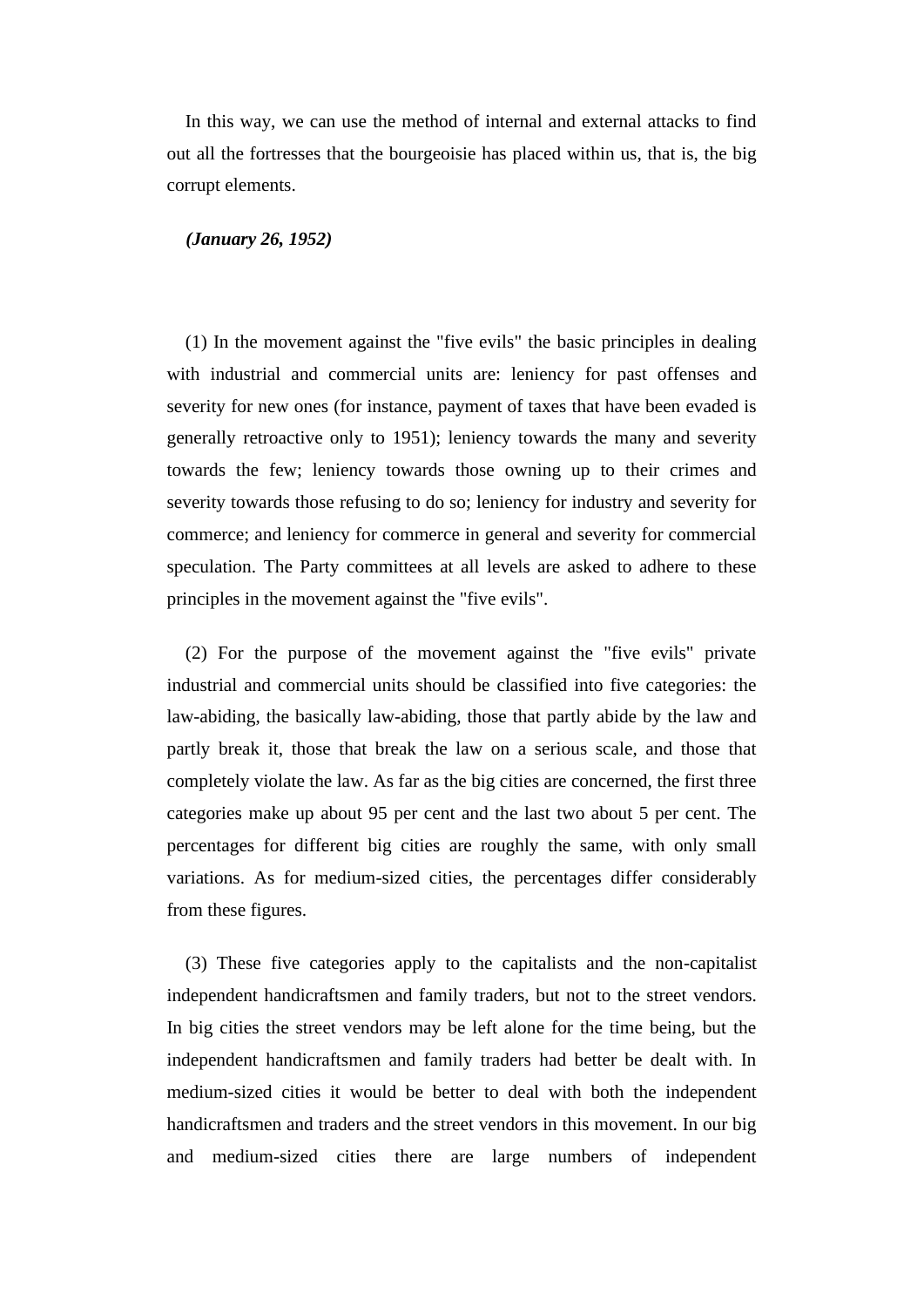handicraftsmen and traders who do not employ workers or shop assistants (though some have apprentices). Many of them are law-abiding, many others basically abide by the law but partly break it *(i.e.,* they have minor offenses to account for, such as small-scale evasion of taxes), and a small number partly abide by the law and partly break it and have evaded taxes on a larger scale. In the current movement against the "five evils" we must deal with a considerable number of small capitalists and pass judgment on them, and as far as possible do likewise with the independent handicraftsmen and traders, who roughly equal the small capitalists in number. This will be to the advantage of the current movement and to economic construction in the days ahead. The small capitalists as well as the independent handicraftsmen and traders are generally innocent of serious offences, and it is not difficult to pass judgment on them. In so acting, we shall win support from the masses. However, if a few cities think it convenient to pass judgment first on industrial and commercial units other than the independent handicraftsmen and traders and defer judgment on the latter, that is in order, too.

(4) In view of the actual situation in the cities we have decided to reclassify industrial and commercial units into five categories instead of four as in the past, *i.e.,* those in the law-abiding category are to be reclassified into lawabiding and basically law-abiding, while the other three categories remain unchanged. Out of the fifty thousand industrial and commercial units in Peking (including the independent handicraftsmen and traders, but not the street vendors), the law abiding ones make up about 10 per cent, the basically lawabiding ones about 60 per cent, those that partly abide by the law and partly break it about 25 per cent, those that break the law on a serious scale about 4 per cent and those that completely violate the law about 1 per cent. To distinguish between the strictly law-abiding ones and the basically law-abiding ones with minor offences and, furthermore, to treat the basically law-abiding units guilty of small-scale tax evasion differently from those guilty on a larger scale may prove to have important educational value.

(5) In some big and medium-sized cities, the city Party committees launched the movement against the "five evils" in a hurry, when they were not at all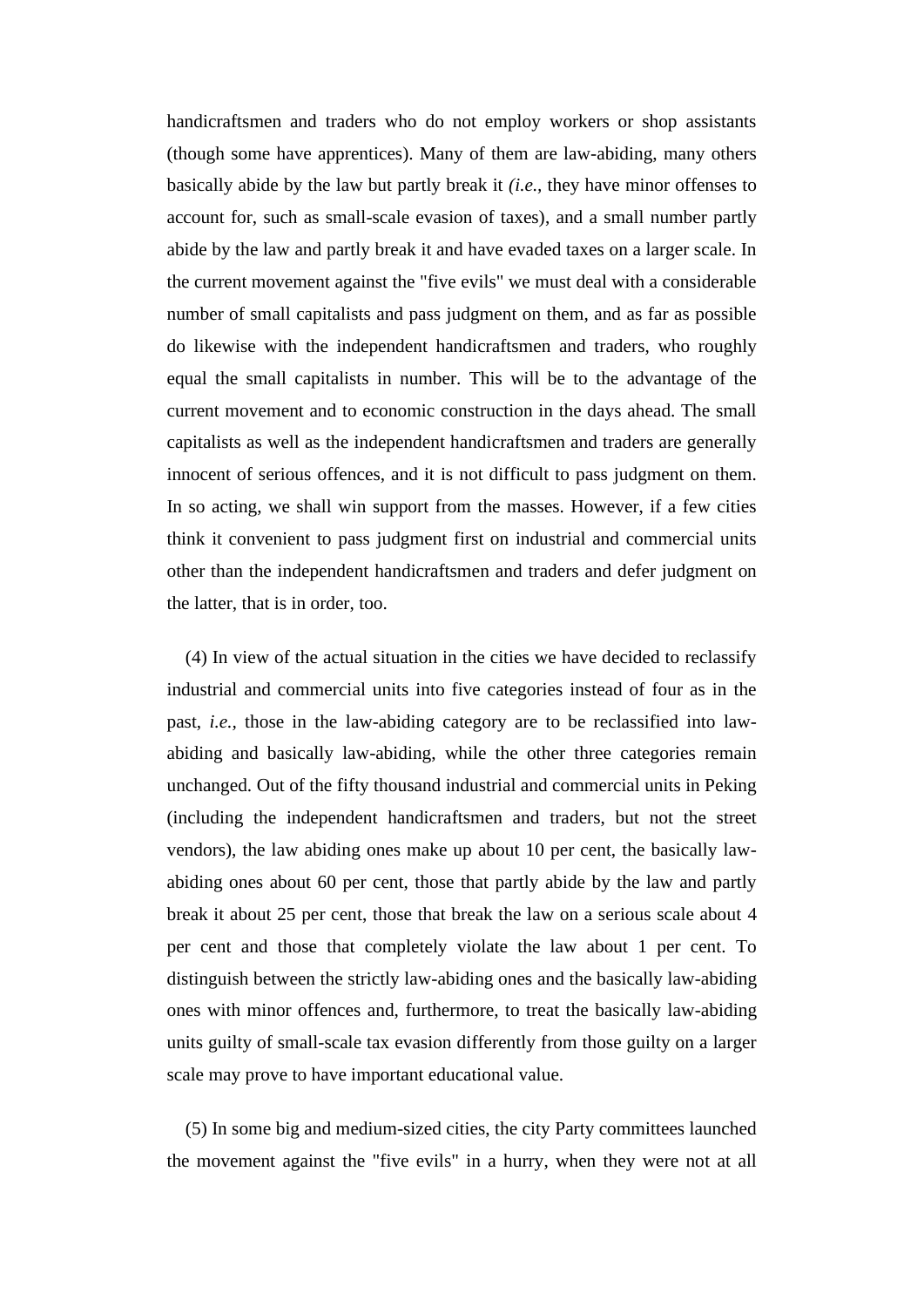acquainted with the situation with respect to the different categories of industrial and commercial units and were not clear about the tactics of differential treatment, and when the work teams (or investigation groups) sent by the trade unions and the government had been organized and trained in a very slipshod way. As a result some confusion has arisen. It is hoped that the city Party committees concerned will pay attention to this situation and see to its correction without delay. Moreover, the investigation of industrial and commercial units which break the law must be made under the strict control of the city Party committee and the city government. No other organization is allowed to send out people to investigate on its own, much less to haul capitalists into its office for interrogation. Whether in the movement against the "three evils" or in that against the "five evils", the use of torture to extort confessions is forbidden and strict precautions must be taken to prevent suicides. Where suicides have occurred, measures for preventing their further occurrence should be worked out immediately to ensure that both movements will develop soundly and on the right track and that complete victory will be won.

(ó) The movements against the "three evils" and against the "five evils" are not to be launched at present in counties, districts and townships. Further notice will be given by the Central Committee as to when and how to carry them out. In the few instances where the movement against the "five evils" has been launched at county seats and that against the "three evils" in districts, in both cases experimentally, strict control must be exercised and spring farming and other economic activities must not be hampered. The movement against the "five evils" should not begin in all the medium-sized cities at the same time but should be staggered and strictly controlled.

## *(March 5, 1952)*

During and also after the struggle against the "five evils", we must achieve the following aims: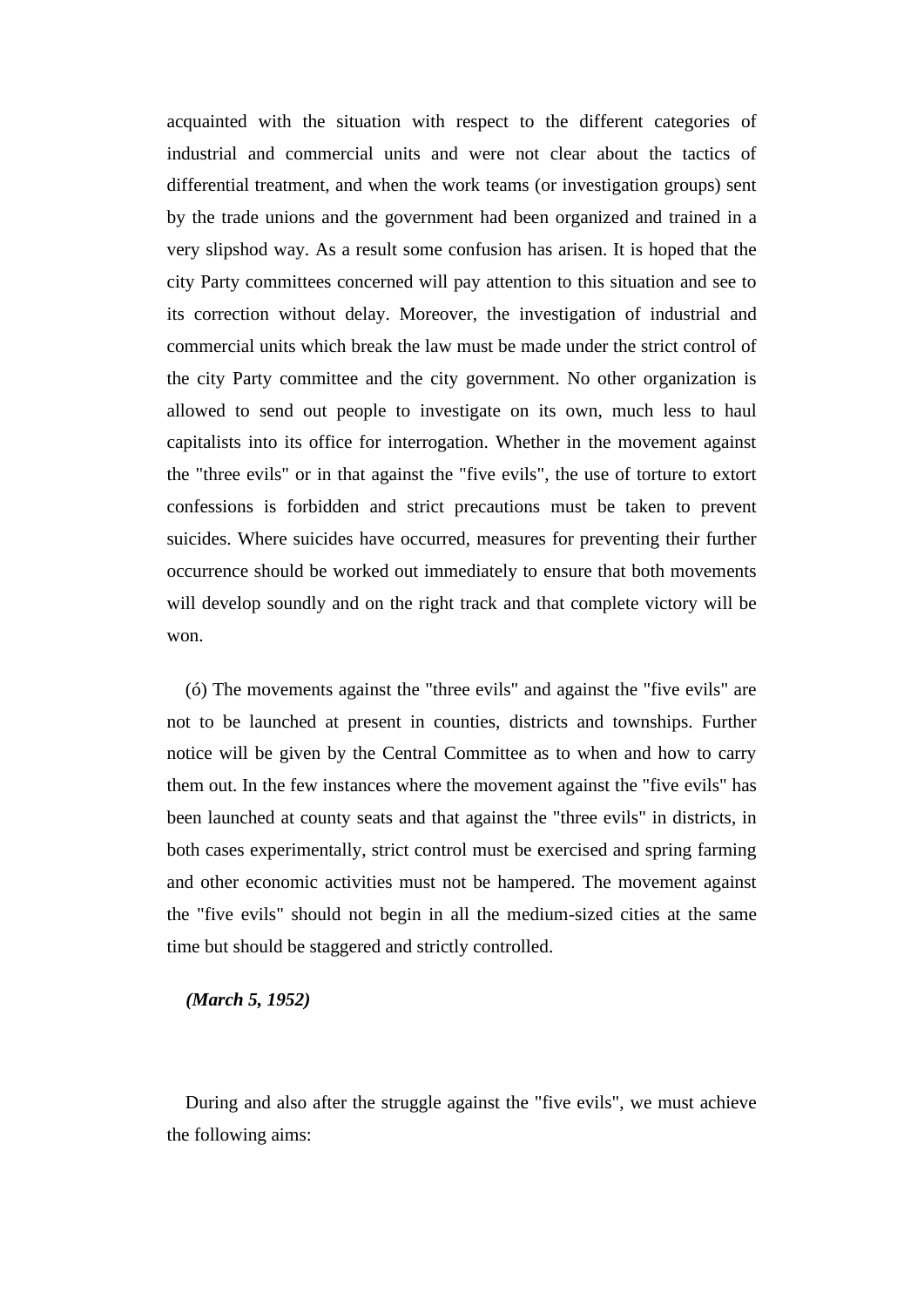(1) Get thoroughly clear about the situation in private industry and commerce so as the better to unite with and control the bourgeoisie and develop the country's planned economy. Planned economy is impossible unless we are clear about the situation.

(2) Draw a clear line of distinction between the working class and the bourgeoisie, and in trade unions eliminate corruption and bureaucracy which alienates the masses and weed out the capitalists' hirelings. Such hirelings and the middle elements vacillating between labour and capital are to be found in trade unions everywhere, and in the struggle we must educate and win over the middle elements, whereas those hirelings guilty of serious crimes should be expelled.

(3) Reorganize the trade councils and associations of industry and commerce, remove from their leading bodies persons guilty of all the "five evils" and those who have been totally discredited, and in their stead draw in those who have acquitted themselves fairly well in the struggle against these evils. With the exception of those who have completely violated the law, there should be representation of all categories of industrialists and traders.

(4) Help leaders of the China Democratic National Construction Association to conduct a shake-up, to expel those guilty of all the "five evils" and those who have disgraced themselves in the public eye and to recruit a number of better individuals, so that it can become a political organization capable of representing the legitimate interests of the bourgeoisie, mainly the industrial bourgeoisie, and of educating them in the spirit of the Common Programme and in the principles governing the struggle against the "five evils". Take measures to disband the secret organizations of different groups of capitalists, such as the "Thursday Dinner Club".**[\[2\]](http://www.marxists.org/reference/archive/mao/selected-works/volume-5/mswv5_17.htm#bm2#bm2)**

(5) Eradicate the "five evils" and eliminate commercial speculation so that the entire bourgeoisie will obey the laws and decrees of the state and engage in industrial and commercial activities beneficial to the nation's economy and the people's livelihood. Develop private industry within the limits set by the state (provided the capitalists so wish and its operations conform with the Common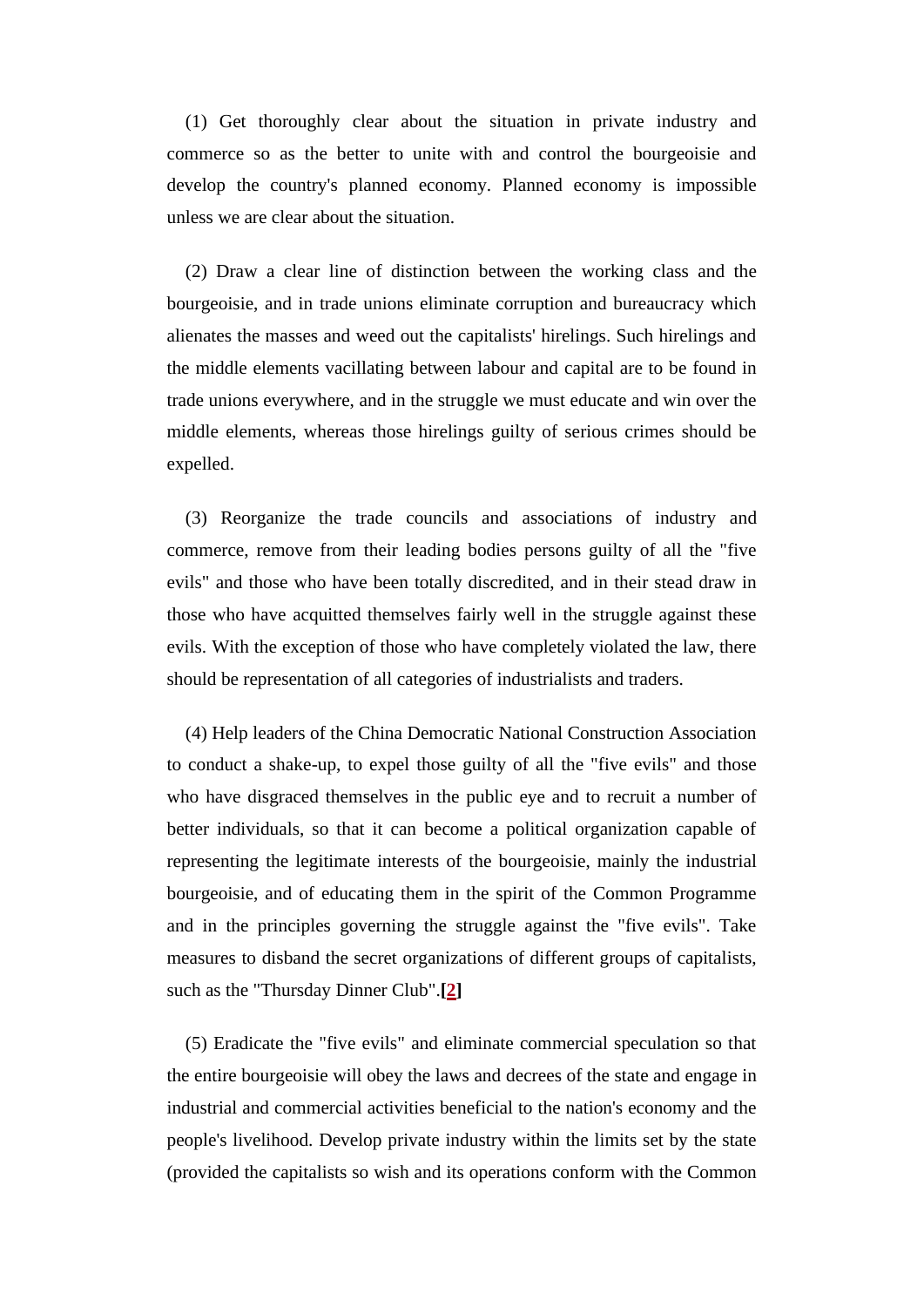Programme), and reduce private commerce step by step. Expand the state's plan to monopolize the sales and contracts of private industry year by year and at the same time extend the coverage of our plan over private industry and commerce. Set new percentages of profit for private capital so that it will be able to make some profits but not exorbitant ones.

(6) Do away with hidden accounts, make the accounts public and gradually establish a system under which the workers and shop assistants supervise production and management.

(7) Recover the greater part of the economic losses to the state and the people through the payment of evaded taxes, restitution, fines and confiscation.

(8) Set up Party branches among workers and shop assistants in all large and medium-sized private enterprises and strengthen Party work.

*(March 23, 1952)* 

## *NOTES*

1. The movement against the "three evils" was the struggle against corruption, waste and bureaucracy launched at the end of 1951 among the personnel of government departments and state enterprises. The movement against the "five evils" was the struggle against bribery, tax evasion, theft of state property, cheating on government contracts and stealing of economic information started at the beginning of 1952 among owners of private industrial and commercial enterprises.

2. The "Thursday Dinner Club" was a secret organization of some capitalists in Chungking, which engaged in surreptitious activities in grave violation of the law. It was exposed and banned in the movement against the "five evils".

### **On the "Three-Anti's" and "Five-Anti's" Struggles (November 1951-March 1952)**

Source: *Xuanji*, V, pp. 53-58. Other Chinese Text: Point (a) of segment 5 here, dated March 5, 1952, also appears in a somewhat abbreviated version in *Wansui* ( 1969), p. 10, under the date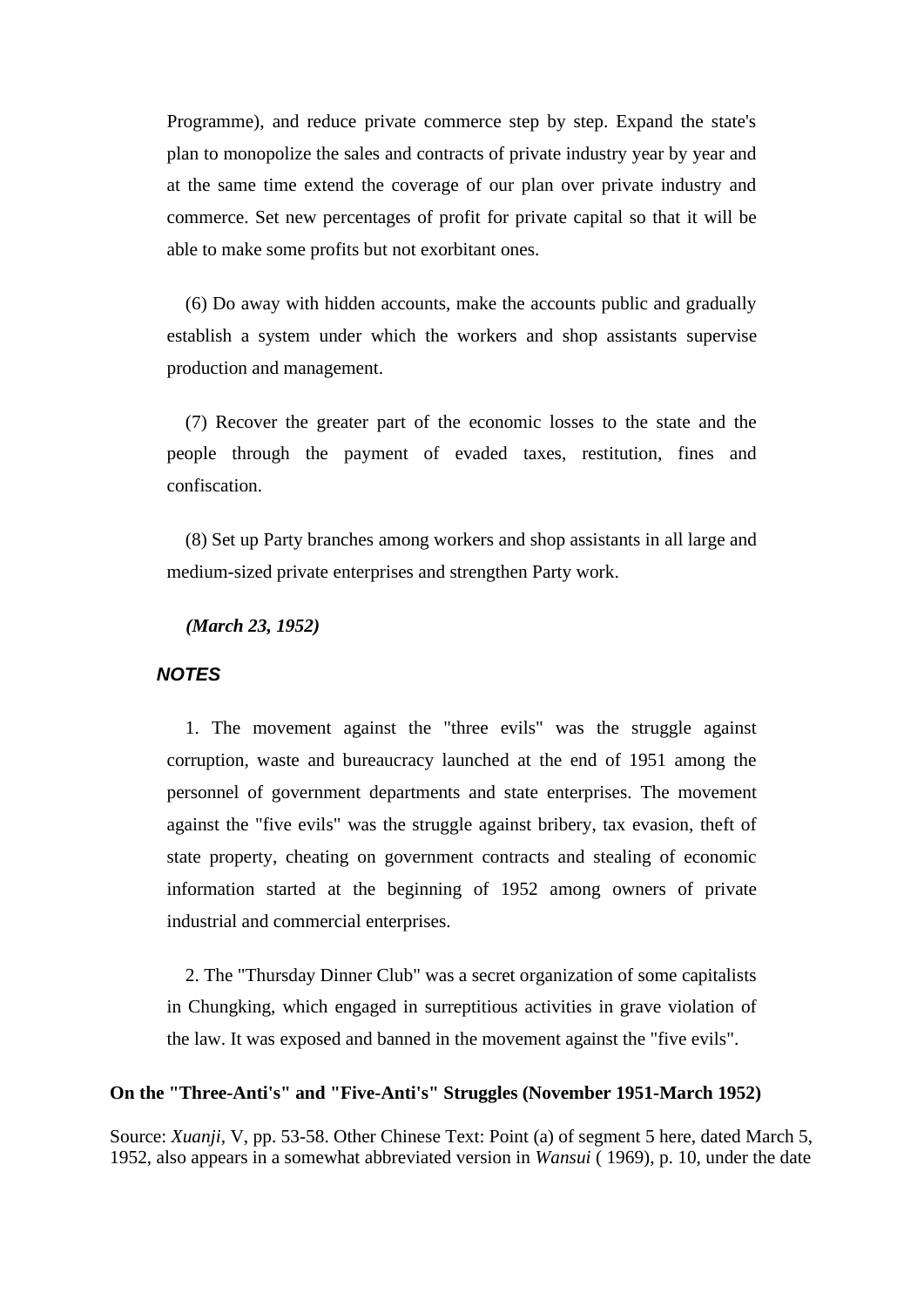of Mar. 20, 1952. Available English Translations: *SW*, V, pp. 64-70; JPRS, *Miscellany*, I, p. 11 (passage dated Mar. 20, 1952, only).

According to the Xuanji source, these are directives drafted by Mao on behalf of the Central Committee of the CFC.

The "Three-Anti's" campaign of December 1951 to October 1952 was aimed at "opposing corruption, waste, and bureaucratism inside the Party and the state organs." The "Five-Anti's" campaign of December 1951 to June 1952 was aimed at opposing bribery, tax evasion, theft of state property, cheating on government contracts, and stealing economic information for the purpose of commercial speculation by the owners of private industrial and commercial enterprises. These campaigns had a number of effects. Economically, they contributed to the reduction of inflation and to increasing the government's knowledge of and control over important sectors of the urban economy. The "Five-Anti's" campaign led to the confiscation of some 2 billion rmb (U.S. 800 million)from capitalist elements and was a major step toward the integration of previously individually owned and managed capitalist enterprises with the state-run economy (i.e., the socialist transformation of capitalism.) In addition, as noted in text August 12, 1953, the two campaigns were a severe attack on bourgeois ideology and, hence, on the authority of the bourgeoisie in the urban areas. It should be noted here that in March 1952 the Government Administration Council promulgated two documents: "Several General Regulations Regarding the Treatment of Corruption, Waste, and Overcoming the Errors of Bureaucratism" and "Standards and Methods of Differentiating between Types of Industrial and Commercial Units and Dealing with Them in the Five-Anti's -Movement," and in April, the "Regulations Concerning Government Corruption" were also promulgated.

1. The matter of opposing corruption and opposing waste is a major issue for the whole Party, and we have already told you to pay serious attention to it. We need to have a big clean up throughout the Party in order to expose thoroughly all cases of corruption, whether of major consequence or of mild or even minor significance, and to emphasize dealing heavy blows to those who have committed major offenses of corruption, while adopting a policy of education and reform toward those who have committed medium or minor offenses so as to prevent them from committing those offenses again. Only in this way can we arrest the extremely dangerous phenomenon of having many of our Party members corrupted by the bourgeoisie; only then can we overcome the situation which was foreseen at the Second Plenum of the Seventh Central Committee and carry out the policy, set forth at that Plenum, of preventing further corruption.  $\frac{1}{2}$  $\frac{1}{2}$  $\frac{1}{2}$  You must all be sure to give this your attention. (November 30, 1951)

2. We must seriously note the fact that cadres have been corrupted by the bourgeoisie and that seriously corrupted behaviour has occurred. We must pay attention to discovering, exposing, and punishing [such activity] and should deal with this matter as a major struggle.

( November 30, 1951)

3. We should look on the struggle against corruption, waste, and bureaucratism as equal in importance to that of suppressing counterrevolutionaries. We should carry it out in a similar fashion, that is, by mobilizing the broad masses, including the democratic parties  $\frac{2}{3}$  $\frac{2}{3}$  $\frac{2}{3}$  and people from all walks of life in society, by giving it wide publicity and fanfare, by having the leading cadres take responsibility for it and take action personally, by calling on people to confess [their own wrongdoings] and to report [the wrongdoings of others], by criticizing and educating minor offenders, by removing from office the major offenders and punishing them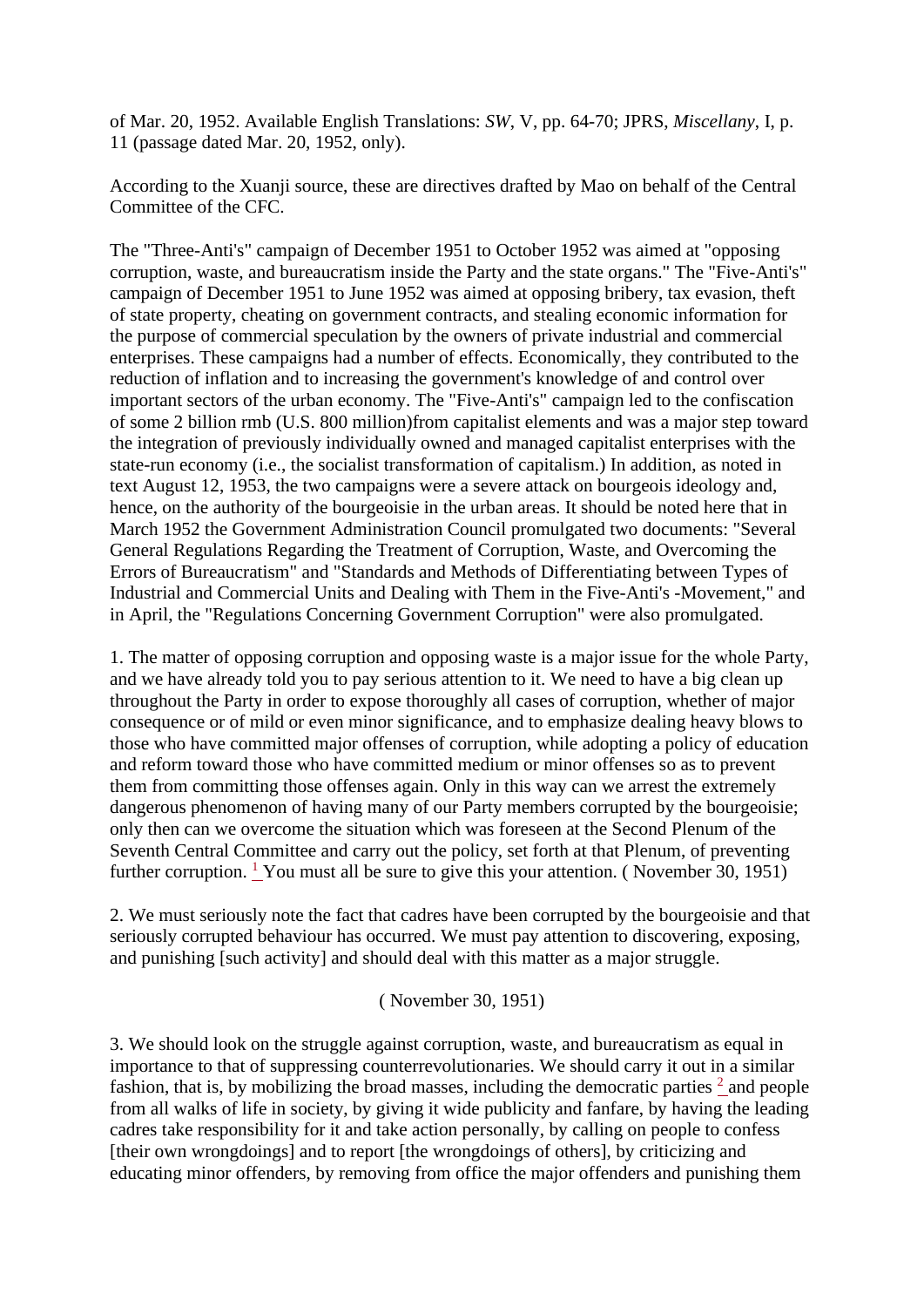or sentencing them to prison terms (reforming them through labor),  $\frac{3}{2}$  $\frac{3}{2}$  $\frac{3}{2}$  and lastly, by shooting a group of those who have committed the most serious offenses of corruption. Only thus can we solve the problem.

## ( December 8, 1951)

4. It is extremely necessary and extremely timely for us now to rely on the working class and unite with the law-abiding [members of the] bourgeoisie and other urban residents to launch in all cities throughout the country, and first of all in the large and medium-sized cities, a large-scale and resolute [campaign] against [members of] the bourgeoisie who violate the law-a struggle to oppose bribery, tax fraud and tax evasion, the theft of state property, cheating on labor and skimping on material [on government contracts], and the theft of economic intelligence--in order to coordinate with the struggle to oppose corruption, waste, and bureaucratism, which is [concurrently] taking place inside the Party, the government, the military, and among the people. In this struggle, Party organizations in each city must carefully deploy the class forces and the masses and must pay attention to using the strategy of utilizing contradictions, effecting splits, and uniting with the majority and isolating the minority, so as to rapidly form, through struggle, a "Five-Anti's" united front. In a large city, after the "Five-Anti's" campaign] has been launched with intensity, such a United front can be formed in about three weeks. As soon as this united front is formed, those reactionary capitalists guilty of the most heinous crimes will be isolated and the state will be in a position to mete out to them, very reasonably and without opposition, different kinds of necessary punishment--such as arrest, imprisonment, execution by firing squad, confiscation [of their property], fines, etc. All large cities in the country (including provincial capitals) should enter the battle of the "Five-Anti's" in the first ten days of February. Please make prompt preparation for this.

( January 26, 1952)

5. (a) The basic principles in dealing with industrial and commercial units in the "Five-Anti's" movement are: leniency for past offenses and severity for offenses committed from now on (for example, payments for evaded taxes are retroactive only to 1951); leniency for the majority and severity for the minority; leniency for those who make a clean breast of their wrongdoings and severity for those who resist; leniency for those in the industrial sector and severity for those in the commercial sector; leniency for those in general areas of the commercial sector and severity for those in the speculating areas of commerce. I hope that Party committees at all levels will maintain a firm grasp on these principles in the "Five-Anti's" [movement].

(b) In connection with the objective of the "Five-Anti's" movement, private industrial and commercial units are to be divided up into the following five types, namely, those that are law-abiding, those that are basically law-abiding, those that partly abide by the law and partly break the law, those that seriously violate the law, and those that are in complete violation of the law. For big cities, the first three types make up approximately ninety-five per cent, while the latter two types make up about five per cent. There are slight discrepancies among the large cities, but in general they do not differ greatly from one another. [The corresponding ratio] in the medium-sized cities, however, differs rather more significantly from these percentages.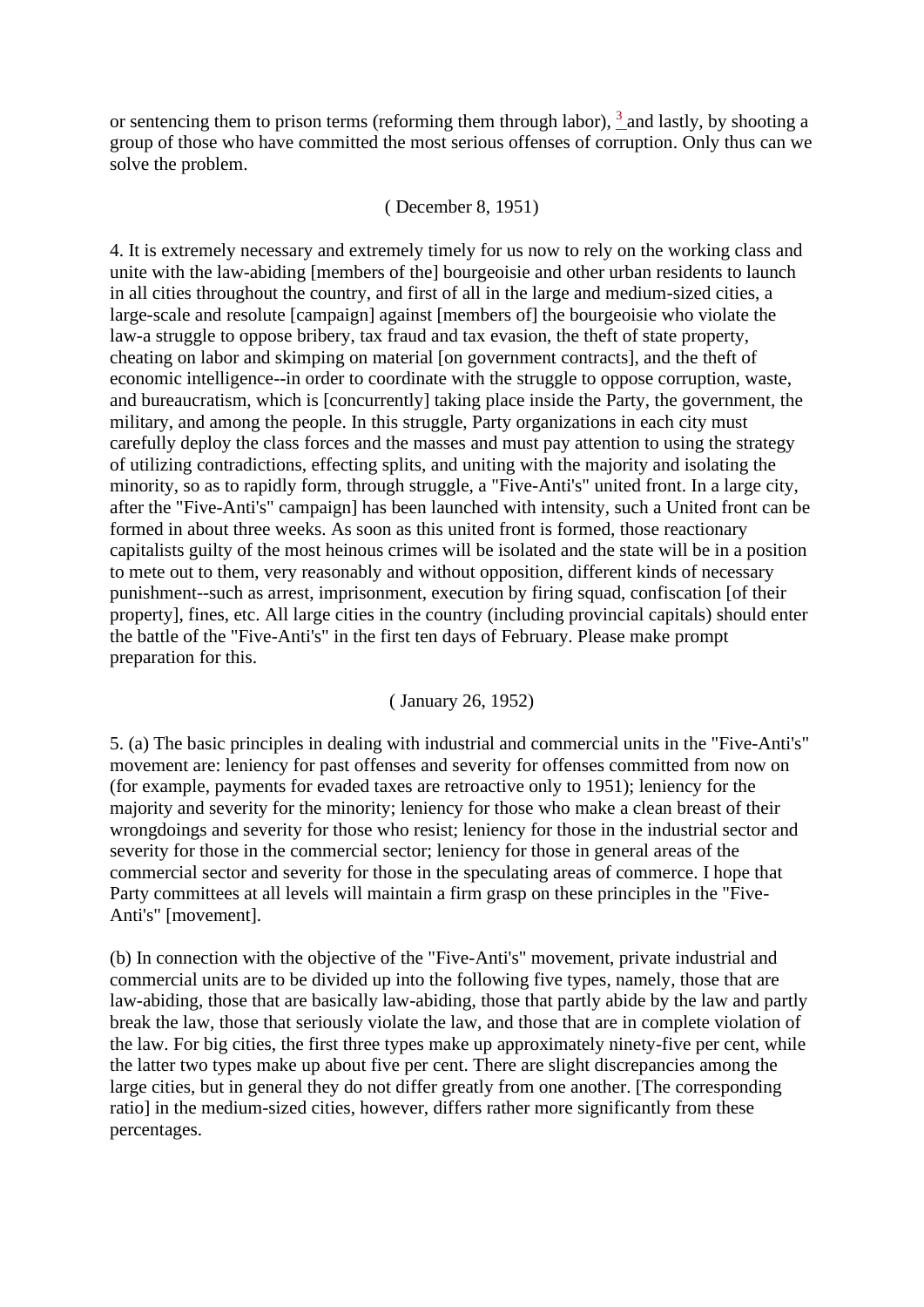(c) These five types include bourgeois and non-bourgeois independent handicraft units and family trading units, but they do not include vendors. In the large cities, it is permissible not to deal with the vendors for the time being; it is better to deal with the independent handicraft units and the family trading units. In the medium-sized cities, it is best that the independent industrial and commercial units and the vendors be dealt with in the "Five-Anti's" movement.

There is a very large number of independent industrial and commercial units which do not hire workers or shop personnel (although some take in apprentices) in the large and mediumsized cities in our country. Many of them are law-abiding, but there are also many which are basically law-abiding but partially breaking the law (meaning that they cheat on or evade taxes in small amounts or, in other words, they have so-called minor problems), and a small number of them belong to the type that partly abides by the law and partly breaks the law or, in other words, cheats on or evades relatively larger amounts of taxes. In the current "Five-Anti's" movement, we aim to deal with a large group of small capitalists and to pass judgment on their cases, but we also ought to do our best to deal with the independent industrial and commercial units, which are more or less equal in number to the small capitalists, and to pass judgment on them. This will be beneficial not only to the present "Five-Anti's" movement but also to the economic construction of the future. There are no major problems within either of these two types of industrial and commercial units, and it will not be difficult to pass judgment on them. When this is done, we will receive the support of the broad masses. Still, if in individual cities it is believed that it is more convenient to pass judgment on other industrial and commercial units and put off for later passing judgment on the independent industrial and commercial units, it is also permissible to do so.

(d) In accordance with the actual conditions in the cities, we have decided to change the division of the industrial and commercial units from the four types of the past into five types; that is, we are changing the category of the law-abiding units into two categories--the lawabiding units and the basically law-abiding units. The other three types remain unchanged. Among the fifty thousand industrial and commercial units in Beijing (including independent industrial and commercial units, but not including vendors), law-abiding units make up about ten per cent, basically law-abiding units make up about sixty per cent, those units that partly abide by the law and partly break the law make up about twenty-five per cent, those that violate the law seriously make up about four per cent, and those that are in complete violation of the law make up about one per cent. To differentiate between the units that are completely law-abiding and those that have minor problems and are basically law-abiding, and, furthermore, to treat those among the basically law-abiding units who evade taxes in relatively small amounts differently from those who evade taxes in rather larger amounts can have a very great educational effect on them.

(e) In the large and medium-sized cities there are some municipal [Party] committees that are not at all acquainted with the situation that exists in the various types of industrial and commercial units and are very uncertain about the strategic viewpoint of differential treatment for these industrial and commercial units. In these places the organization and training of the trade union and government work teams (or investigation groups) have been done shoddily, and yet they have hastily launched the "Five-Anti's" movement; therefore some confusion has arisen. It is hoped that these municipal [Party] committees will pay attention [to this situation] and overcome it rapidly. Beyond this, the investigation of lawbreaking industrial and commercial units must be done under the strict control of the municipal [Party] committees and the municipal governments. The [other] organs are not to be allowed to send people out to make investigations on their own, much less to haul capitalists into their offices for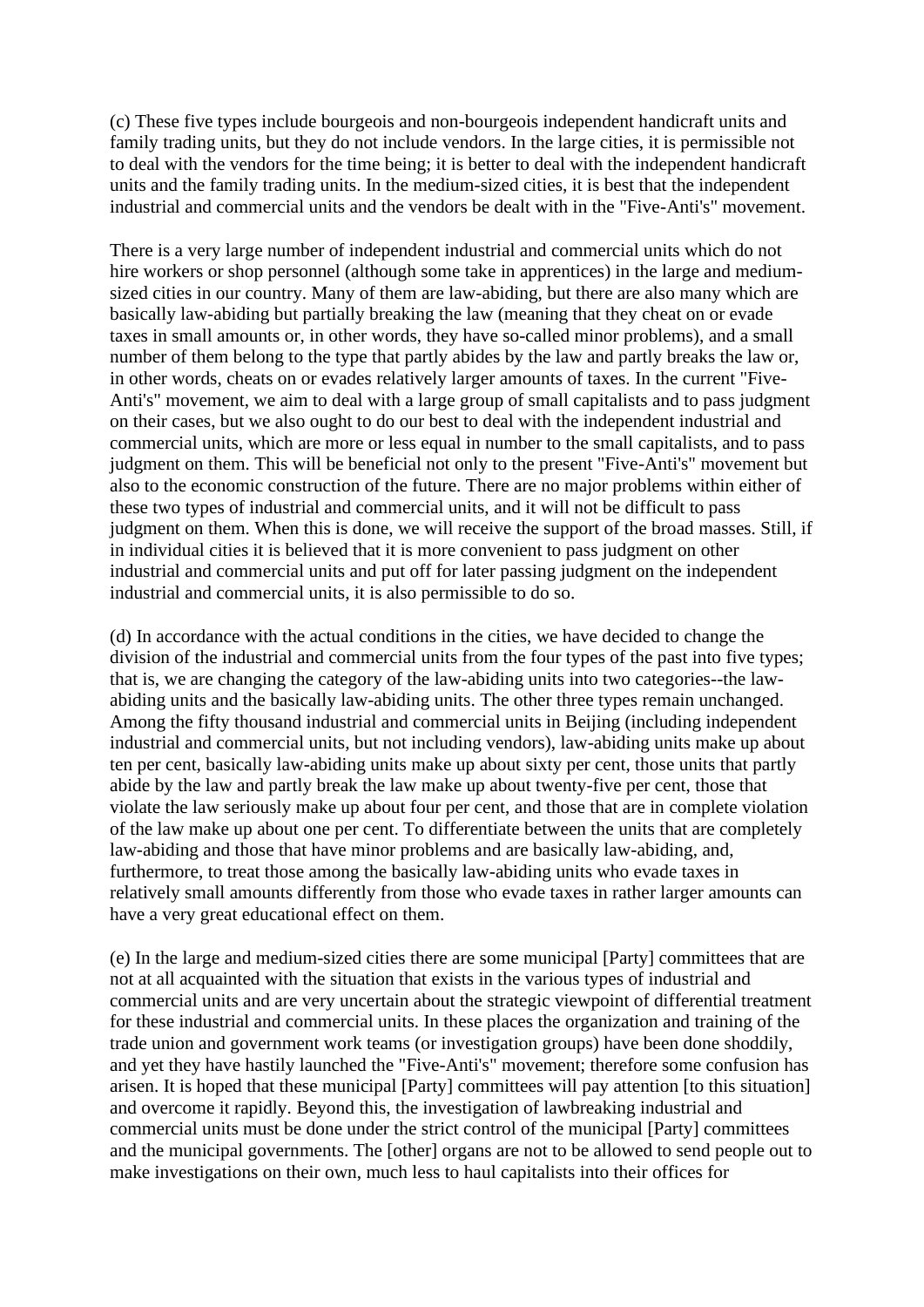interrogation. Furthermore, whether in the "Three-Anti's" movement or in the "Five-Anti's" movement, the method of using corporal punishment to extort confessions is not to be allowed, and strict precautions must be taken to prevent suicides. Where there have already been suicides, methods to prevent any further cases from occurring must be formulated immediately to ensure that both the "Three-Anti's" movement and the "Five-Anti's" movement will develop soundly and on the right track, and to strive for the achievement of total victory.

(f) The "Three-Anti's" and "Five-Anti's" are not to be carried out in xian, districts, and xiang at the moment. As for when and how they will be carried out in the future, the Central Committee will issue a further notice to that effect. In individual cases, where there has already been experimentation on the "Five-Anti's" in the xian capitals or experimentation on the "Three-Anti's" in the districts, strict control must be exercised, and the spring farming and economic activities must not be hampered. Even in the medium sized cities, they must not carry out the "Five-Anti's" all at the same time, but must do it in groups and only under strict control. ( March 5, 1952)

6. During and after this "Five-Anti's" struggle, we must achieve the following goals:

- a) Investigate thoroughly the situation of private industry and commerce so as to be able to unite with and control the bourgeoisie better and to carry out the country's planned economy. A planned economy cannot be carried out without a clear understanding of the situation.
- b) Draw a distinct line between the working class and the bourgeoisie, purge the trade unions of the phenomena of corruption and of bureaucratism, which alienate the masses, and weed out the running dogs of the bourgeoisie in the trade unions. Such running dogs and middle-of-the-road elements that vacillate between the workers and the capitalists can be found in trade unions everywhere. We must educate and win over the middle-of-the-road elements through struggle and expel those of the capitalist running dogs who have committed serious crimes.
- c) Reorganize the trade councils 4 and the association of industry and commerce, 5 remove from the leadership organs of these associations the people who are infected with all the "five poisons" 6 and others who have already lost all their credibility, and absorb into [these organizations] people who have deported themselves relatively well in the "Five-Anti's" movement. Except for those that are in complete violation of the law, all types of people engaged in industry and commerce ought to be represented in these associations.
- d) Help the people in responsible positions in the China Democratic National Construction Association 7 shake up that association and expel those people who are infected by all the "five poisons" and who have become seriously discredited among the people. Bring in a group of better people so that that association can become a political organization which is capable of representing the legitimate interests of the bourgeoisie, primarily the industrial bourgeoisie, and capable of educating the bourgeoisie with the principles of the Common Program 8 and the "Five-Anti's." As for the various secret organizations of different groups of capitalists, such as the "Thursday Dining Club," 9 we ought to take steps to disband them.
- e) Eliminate the "five poisons" and wipe out commercial speculation, so that the entire bourgeoisie will obey the laws and decrees of the state and engage in industrial and commercial enterprises that are beneficial to the national economy and the livelihood of the people. Within the limits set by the state we should develop private industry (as long as the capitalists are willing and [their operation] conforms with the Common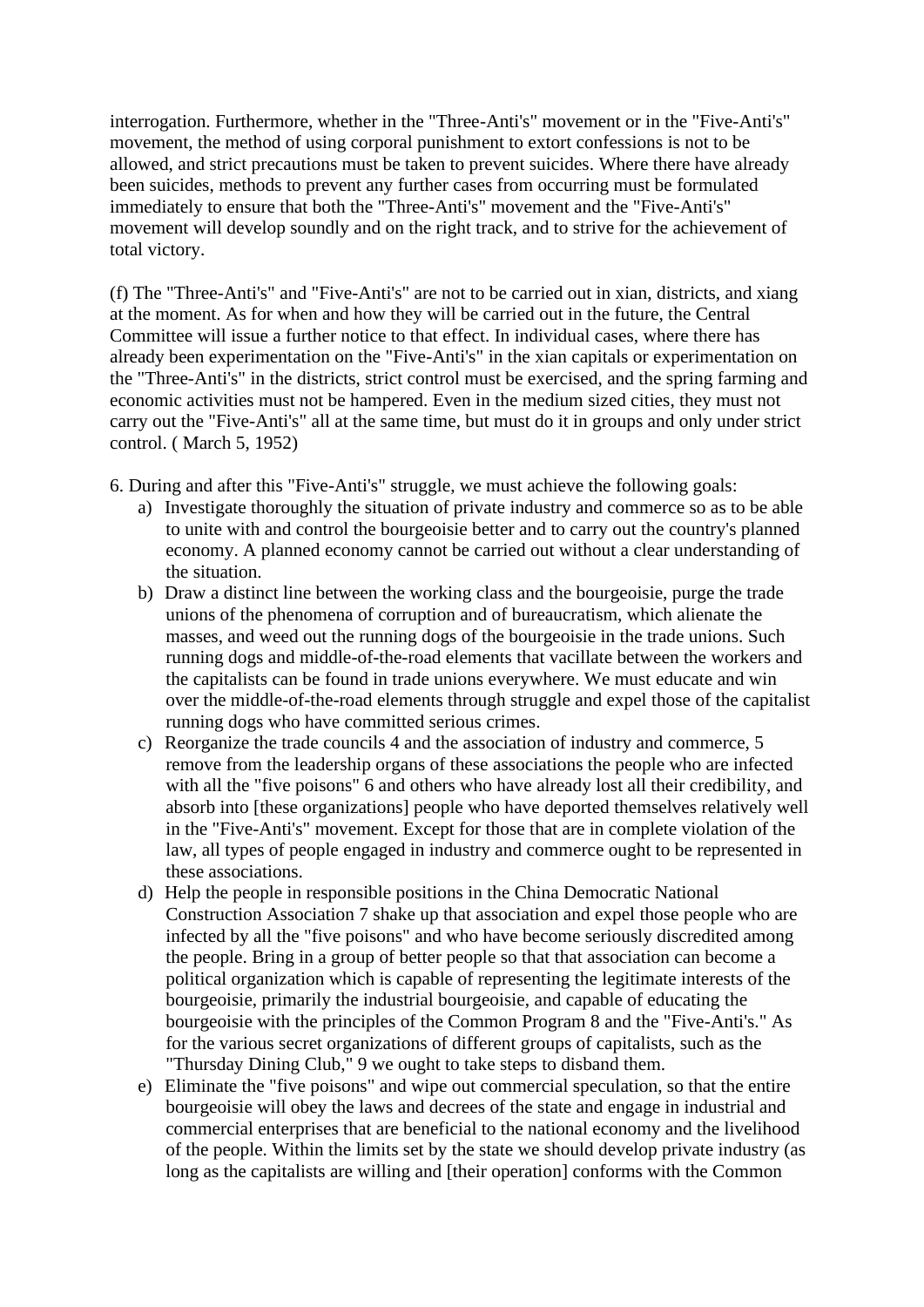Program), and reduce the scope of private commerce gradually. The state should expand its plan to take over the sale of the products of privately owned [industry] and to contract the production of these goods  $10$  on a yearly basis, and to increase year by year the degree to which private industry and commerce are covered by [state] planning. We should re-establish [the limits on] the percentage of profit for private capital, so that while private capitalists will feel that they are making a profit, they will be prohibited from extracting exorbitant profits.

f) Eliminate hidden accounts, make the economic [picture of enterprises]public, and gradually establish the system in which workers and shop personnel supervise production and management. Recover the greater part of the economic losses to the state and the people through payment of evaded taxes, restitution, fines, and confiscation. Set up Party branches among workers and shop personnel in all large and medium-sized privately owned enterprises so as to strengthen the work of the Party. ( March 23, 1952)

# **Notes**

- 1. See text June 6, 1950(2), note 1.
- 2. See text Sept. 21, 1949, note 1.
- 3. The fundamental policy of dealing with civil and political criminals in the PRC involves, in many cases, not outright incarceration, but removal to labor camps where the offenders are forced to take part in labor, undergo mutual and self-criticism and political education. This practice was officially incorporated into the law of the PRC in 1954 by means of the Regulations Regarding Labor Reform in the Criminal Code promulgated that year.
- 4. The trade councils are guild-like labor organizations that had existed since before Liberation and that retain certain feudal characteristics. They are often exploitative vis-à-vis small capitalists.
- 5. This refers to the All- China Federation of Industry and Commerce which at this time was still in the planning stage and which was officially formed in 1953. See text Dec. 8, 1956, note 1.
- 6. The "five poisons" refer to the five targeted activities of the "Five-Anti's" campaign.
- 7. The China Democratic National Construction Association was formed in December 1945 in Chongqing, with capitalists in industrial and commercial enterprises as its main component. It was one of the "people's organizations" in the CPPCC. (See text Oct. 1, 1949, note 3.)
- 8. See text Sept. 21, 1949, note 3.
- 9. "The ' Thursday Dining Club' was a clandestine organization of capitalists in Chongqing which engaged in a series of serious illegal underground activities. It was exposed and disbanded during the 'Five-Anti's' movement." ( Xuanji, V, p. 58, note 2.)
- 10. This plan, known as bao xiao ding huo (contracted marketing and contracted production, involves the establishment of contracts between the government and the privately run capitalists enterprises to have the latter's products sold to state-run